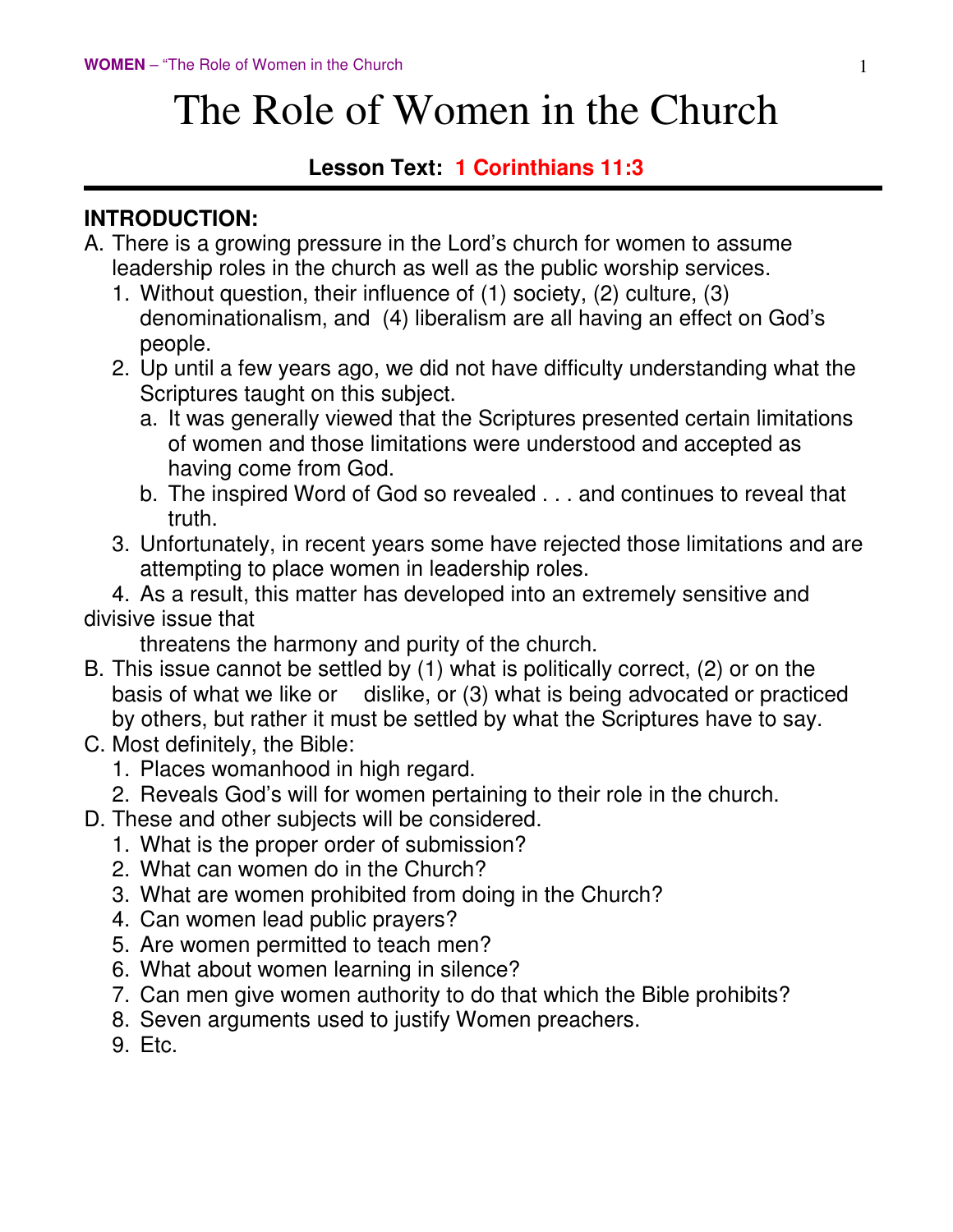# **CONSIDER THE MATTER OF SUBMISSION.**

- A. Some have suggested that unless a woman can have exactly the same role in the church as the man, she is a second-rate Christian.
	- 1. Listening friend, this is simply not true.
	- 2. Hear me! Biblical submission does not make anyone a second-rate Christian.
- B. The proper order of submission is clearly stated by Paul in **1 Corinthians 11:3**

- "But I want you to know that the head of every man is Christ, the head of woman is man, and the head of Christ is God."

- 1. This passage tells us:
	- a. Christ is in submission to God.
	- b. Man is in submission to Christ.
	- c. Woman is in submission to man.
- 2. Brethren, hear me!
	- a. Christ is not a second-rate Savior because He is in submission to God.
	- b. The man is not a second-rate Christians because he is in submission to Christ.
	- c. The woman is not a second-rate Christian because she is in submission to man.
- C. Certainly, she has a different role than does the man, but this does not make her inferior.

# **WHAT CAN WOMEN DO IN THE CHURCH?**

A. Before we look at limitations that apply to women, we should first observe some of the things that women can and should do.

 1. Because they have some limitations does not mean that women are to be inactive in the Church.

 2. On the contrary, Christian women play a vital role in the life of every congregation.

B. According to the Word of God, a woman can do many things.

 1. **Titus 2:4-5**- "The older women likewise, that they be reverent in behavior, not slanderers, not given to much wine, teachers of good things--

 that they admonish the young women to love their husbands, to love their children, to be discreet, chaste, homemakers, good, obedient to their own husbands, that the word of God may not be blasphemed."

- a. She is to teach other women.
- b. She is to love her children.
- c. She is to be discreet. Discreet in terms of being modest.
- d. She is to be chaste, not chased. "Chaste" means "morally pure."
- e. She is to be a good homemaker.
- f. She is to be good.
- g. She is to be obedient to her own husband.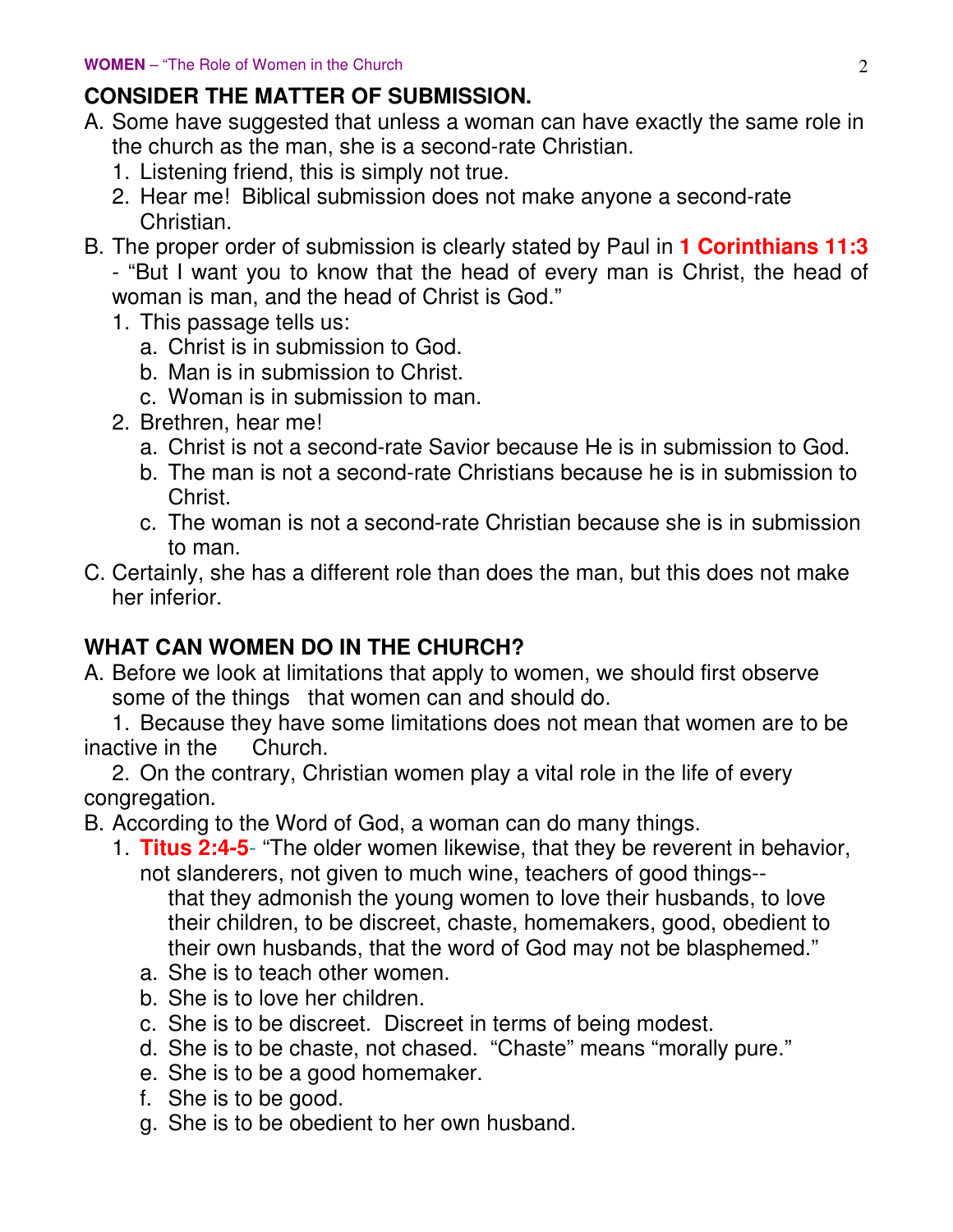#### **WOMEN** – "The Role of Women in the Church 33

- 2. She can teach children. **2 Timothy 3:15** "And that from childhood you have known the Holy Scriptures, which are able to make you wise for salvation through faith which is in Christ Jesus."
- 3. She can teach men privately. An example is found in **Acts 18:26** "So he began to speak boldly in the synagogue. When Aquila and Priscilla heard him, they took him aside and explained to him the way of God more accurately."
	- 1. Aquila was the husband and Priscilla was the wife.
	- 2. "They" took him (Apollos) aside."
	- 3. They "explained to him the way of God more accurately."
- 4. **1 Timothy 5:10** "Speaking of widows (widows are women) "well reported for good works: if she has brought up children, if she has lodged strangers, if she has washed the saints' feet, if she has relieved the afflicted, if she has diligently followed every good work."
	- a. She can do good works.
	- b. She can rear children.
	- c. She can lodge strangers. Important for traveling brethren in Bible times.
	- d. She can wash the feet of the saints.
	- e. She can relieve the needs of the afflicted.
- 5. **1 Timothy 5:14** "Therefore I desire that the younger widows marry, bear children, manage the house, give no opportunity to the adversary to speak reproachfully."
	- a. She can marry.
	- b. She can bear children.
	- c. She can manage the household.
	- d. She can so live as not to give any occasion for the infidel or enemy of her religion to speak reproachfully of the cause of the Redeemer.
- 6. **1 Peter 3:1** "Wives, likewise, be submissive to your own husbands, that even if some do not obey the word, they, without a word, may be won by the conduct of their wives."
	- a. She can be submissive to her husband.
	- b. She can live faithfully so as to win over the non-Christian husband to the Lord by her godly conduct.
- 7. **1 Timothy 2:9-10** "In like manner also, that the women adorn themselves in modest apparel, with propriety and moderation, not with braided hair or gold or pearls or costly clothing, but, which is proper for women professing godliness, with good works."
	- a. Women are to dress modestly.

 b. Dress in a way that is characteristic of godliness rather than as a prostitute.

 8. To their great credit, Christian women engage quietly in many good works of benevolence that brings glory to the Lord.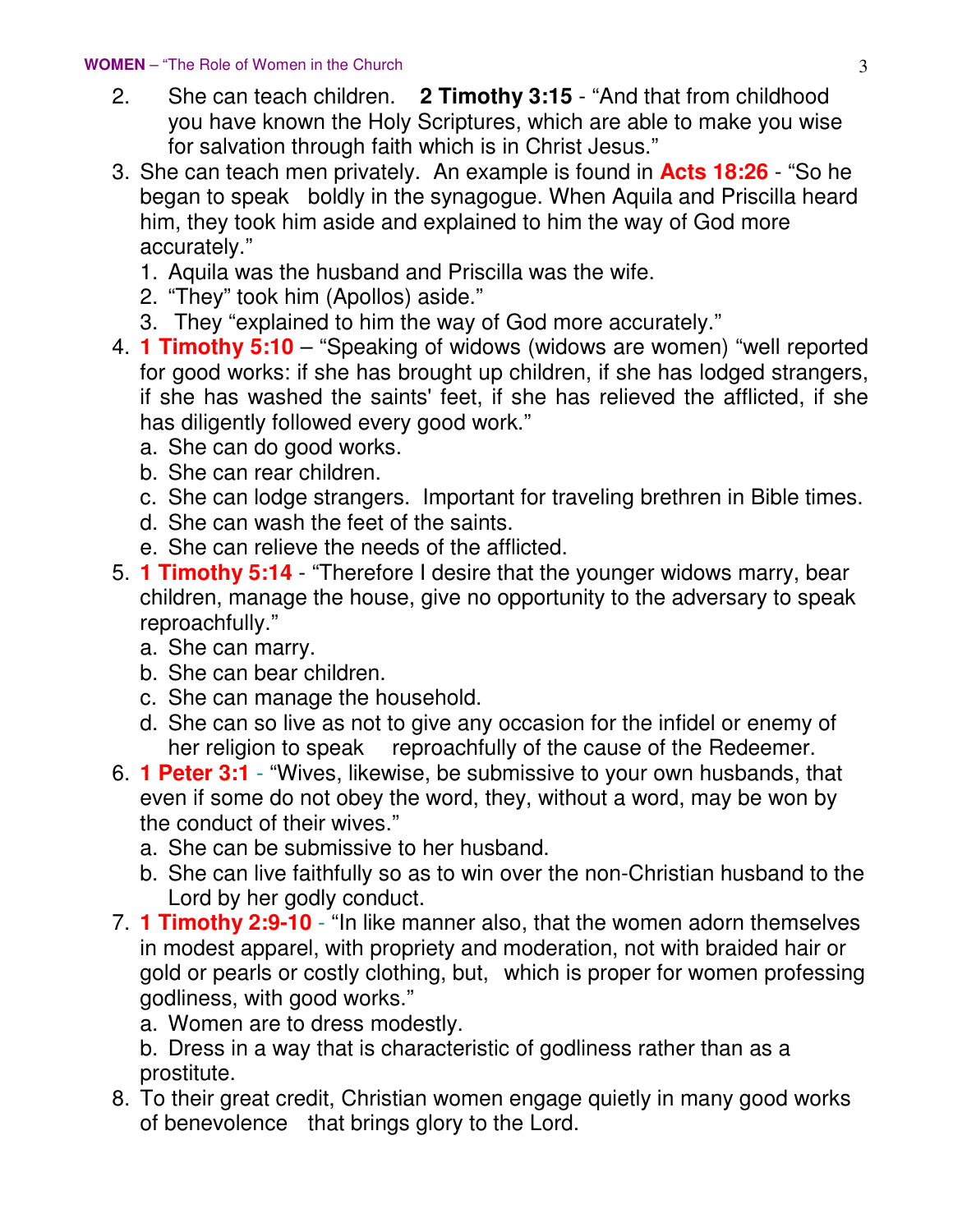- a. They care for the needy.
- b. They visit the sick.
- c. They provide transportation for the elderly, taking them to purchase groceries and to keep medical appointments.
- d. They comfort the bereaved.
- e. They prepare food.
- f. They clean houses for the disabled and do a host of other chores.
- C. Much of the work done in the local congregation would simply not be done if it were not for the women.
- D. Women are worthy of great honor for all that they do!

#### **WHAT ARE WOMEN PROHIBITED FROM DOING IN THE CHURCH? 1 Timothy 2:7-15**

A. **1 Timothy 2:7-15** - "For which I was appointed a preacher and an apostle--I am speaking the truth in Christ and not lying--a teacher of the Gentiles in faith and truth.

 I desire therefore that the men pray everywhere, lifting up holy hands, without wrath and doubting;

 in like manner also, that the women adorn themselves in modest apparel, with propriety and moderation, not with braided hair or gold or pearls or costly clothing,"

 but, which is proper for women professing godliness, with good works. Let a woman learn in silence with all submission.

 And I do not permit a woman to teach or to have authority over a man, but to be in silence.

For Adam was formed first, then Eve.

 And Adam was not deceived, but the woman being deceived, fell into transgression.

 Nevertheless she will be saved in childbearing if they continue in faith, love, and holiness, with self-control."

- 1. Paul is speaking with authority . . . authority for God.
- 2. In the second and third chapters of 1st Timothy. Paul deals with how one should conduct themselves in the church. **1 Timothy 3:15** - ". . . I write so that you may know how you ought to conduct yourself in the house of God, which is the church of the living God, the pillar and ground of the truth. "
- 3. Prior to Paul's discussion of the role of women he boldly establishes his authority as an apostle and his right to speak.
	- a. He is not offering an opinion, as some have suggested, but is speaking with the authority of inspiration.
	- b. Look at **1 Timothy 2:7** "For which I was appointed a preacher and an apostle--I am speaking the truth in Christ and not lying--a teacher of the Gentiles in faith and truth."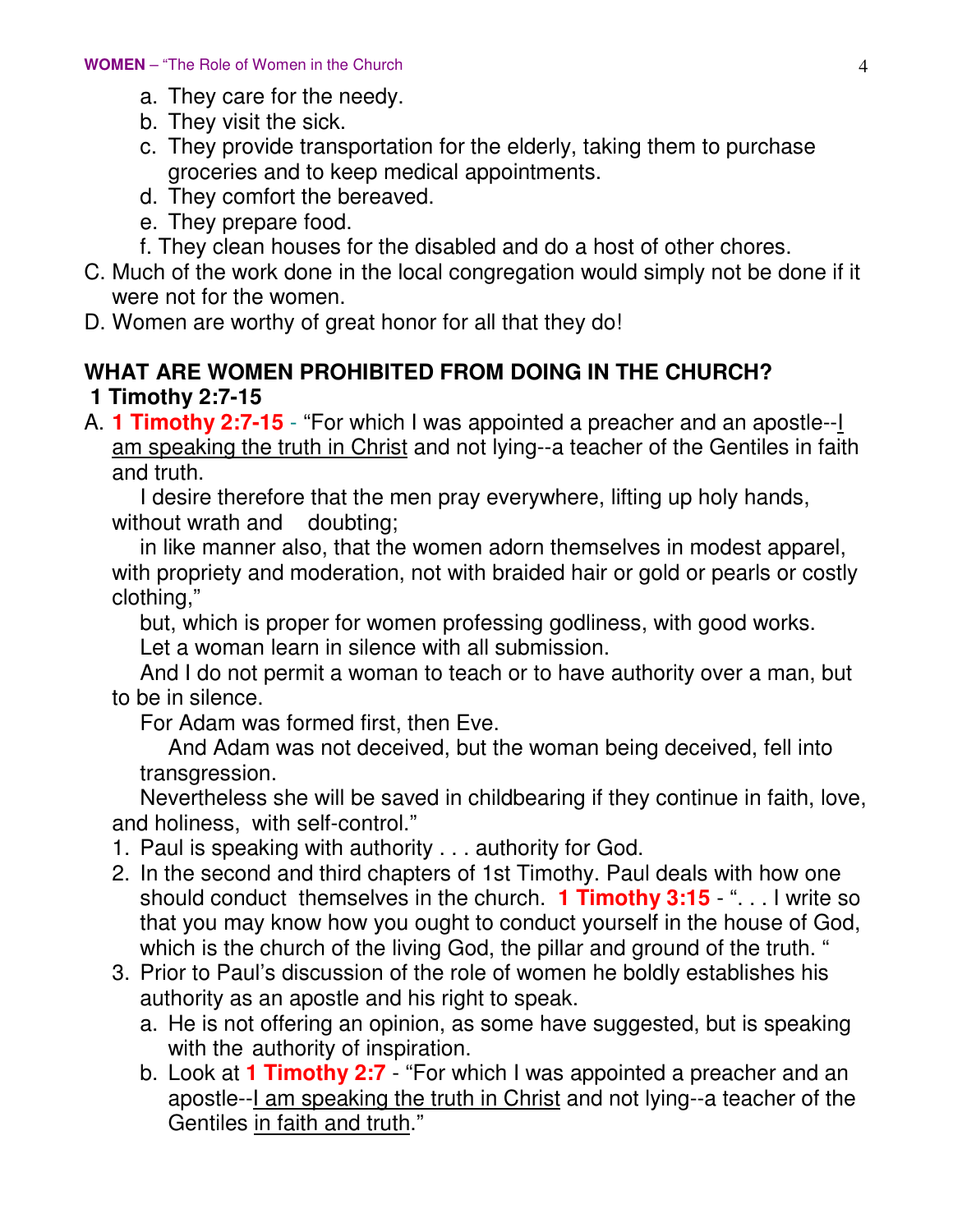- 1. Faith: **Romans 10:17** "So then faith comes by hearing, and hearing by the word of God."
- 2. Truth:
	- a. **John 8:32** "And you shall know the truth, and the truth shall make you free."
	- b. **John 17:17** " Sanctify them by Your truth. Your word is truth."
- 3. Conclusion:
	- a. The truth Paul is speaking about in 1 Timothy 2:7 is the truth that can make us free according to John 8:32, and the truth being referred to is the Word of God.
	- b. **John 17:17** "Sanctify them by your truth, our word is truth."
		- 1. "Sanctify" means to set apart.
		- 2. God's Word is truth.
		- 3. Therefore, Jesus is asking God to set His people apart by His Word.
		- 4. What is His Word concerning what women cannot do?

#### **WHAT DOES GOD'S WORD TEACH CONCERNING MEN OR WOMEN LEADING PUBLIC PRAYERS?**

- 1. The "therefore" in verse 8 and what follows is directly related to Paul's claim to be speaking the truth as an apostle of Jesus Christ . . . the truth that sets us apart and makes us free.
- 2. Paul then clarifies that the men are to do the public praying. "I desire therefore that the men pray everywhere, lifting up holy hands, without wrath and doubting" **1 Timothy 2:8**.
	- a. The direction here given that men should pray, in contradistinction from the duties of women, specified in the next verse, may be intended to imply that men should conduct the exercises of public worship.
	- b. The Greek language here is not denoting men in the generic sense of mankind which would include both men and women, but rather it uses the term for the male of the species.
- 3. The offering of public prayers in the assemblies is authorized for men only. In view of the fact that:
- 4. Assemblies where only women are present, a woman can lead in prayer.
- C. **1 Timothy 2:9** begins his discussion of the women by saying, "In like manner also." That same apostolic authority that was used to direct what men are to do, is the same now used to give direction for the women.

### **ARE WOMEN PERMITTED TO TEACH MEN?**

A. In **1 Timothy 2:11-12**, Paul reminds Timothy of the need for Christian women to learn in silence with a submissive attitude. "Let a woman learn in silence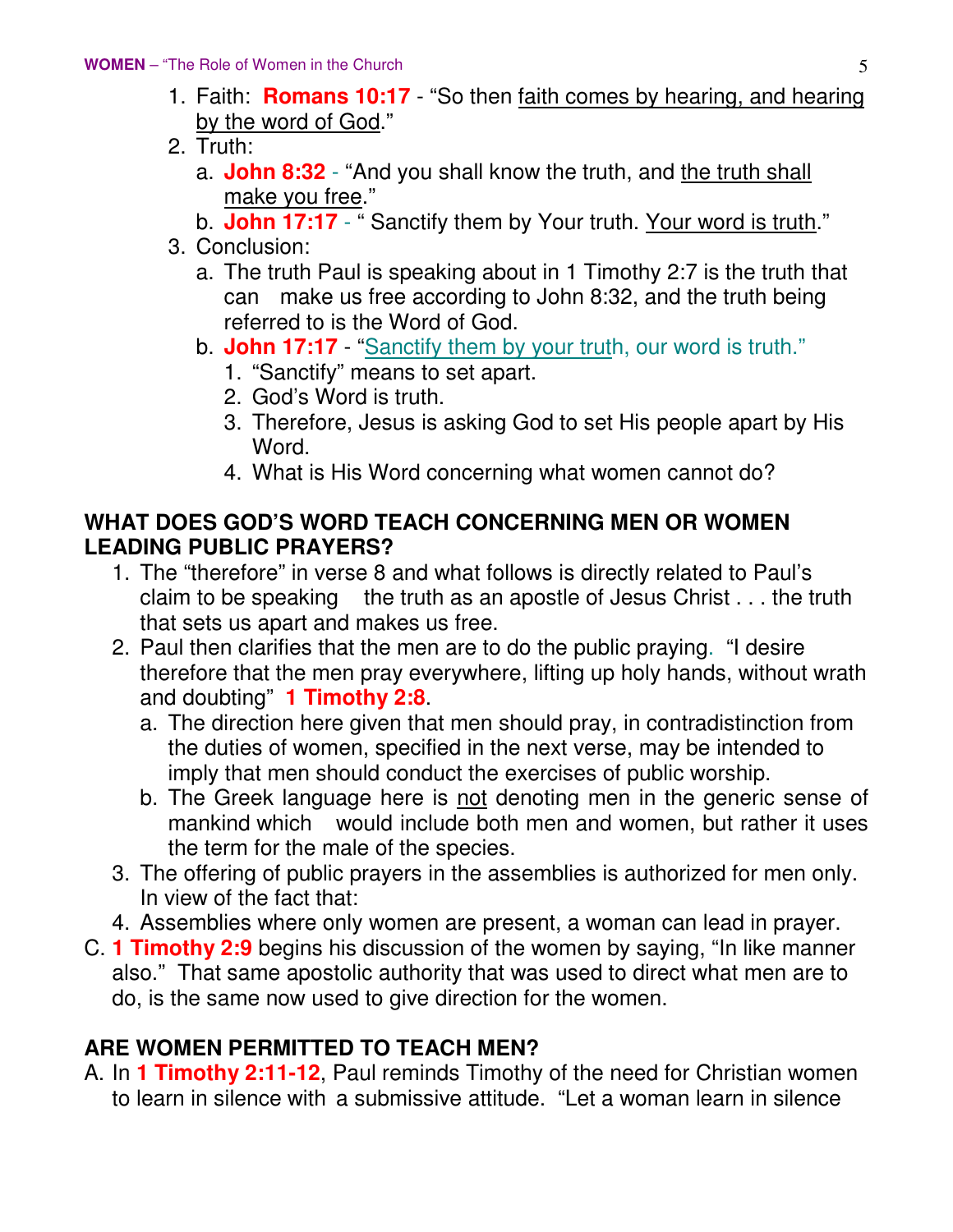with all submission. And I do not permit a woman to teach or to have authority over a man, but to be in silence."

 1. In spite of the fact that Paul is making this pronouncement with authority as an apostle of Jesus Christ, it is amazing that some people today simply dismiss it as being offered as Paul's opinion.

#### B. **What about women learning in silence?**

- 1. Paul's instructions apply to all women for all time.
- 2. Since women are to sing (Ephesians 5:19) and confess Christ (Romans 10:9-10), the restriction on women remaining silent obviously does not extend to these activities.
- 3. However, when an assembly of men and women are gathered together for teaching by a selected teacher, that teacher must be a man.
	- a. It is impossible to deliver a public lesson without the audience submitting to the speaker.
	- b. A woman must not assume the designated authority necessary to public teaching, but she is to assume the submissive role along with the others assembled.

#### C. **Can Women be given the authority to do that which the Bible prohibits?**

- 1. A woman is not to have authority over a man in any sense that would violate these Scriptures.
- 2. However, some have argued that while it is true that a woman cannot TAKE authority over a man, but if she is GIVEN that authority by the men, she would not violate his passage.
	- a. However appealing that may sound, since God did not give women that authority, they cannot have it, no matter what a group of men might decide.
	- b. God has not authorized man to bind what God has loosed or loose what God has bound.
- 3. It is not Scripturally proper for women to place themselves, or allow themselves to be placed in a public position of teaching men or teaching a mixed group of men and women
- 4. The total context of all passages dealing with the role of women in the church clearly shows that they did not take a leading role in praying or teaching over men.
- D. In order to justify women taking leadership roles today, some argue that the restrictions given by Paul were just CULTURAL in nature and applied only to women of that time and place.
	- 1. However wishful some people's thinking may be, this kind of thinking cannot be substantiated by the Scriptures.
	- 2. There are three primary New Testament passages in which the apostle Paul discusses Feminine restrictions and subjection.
		- a. They are: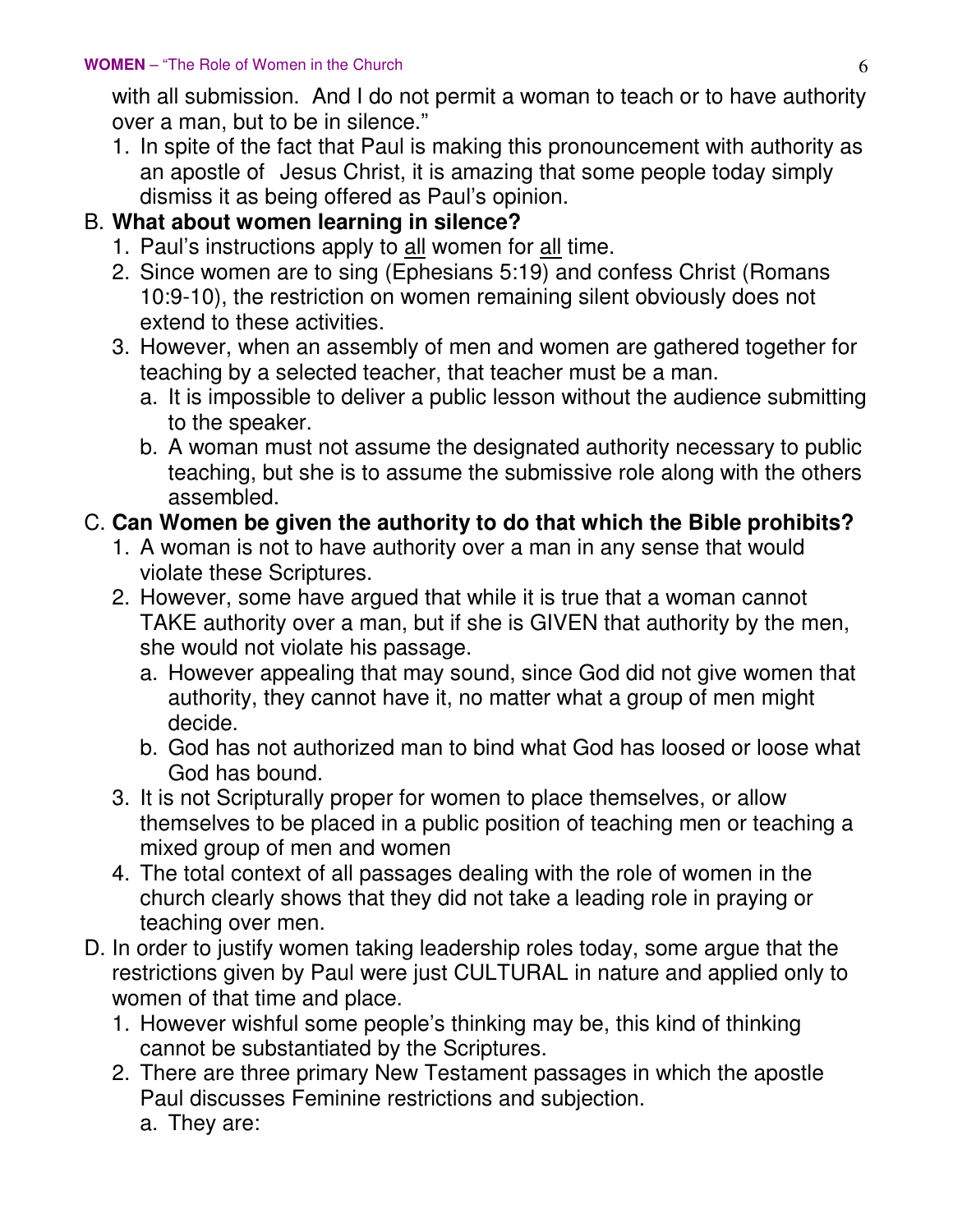- 1. 1 Corinthians 11:2-16
- 2. 1 Corinthians 14:33-38 in the context of spiritual gifts.
- 3. 1 Timothy 2:11-15
- b. A summary of these passage reveal that Paul's inspired reasons for requiring such
	- subjection had absolutely nothing to do with culture or custom.
- c. The fact that present social attitudes are opposed to what is taught in the New Testament about women does not in the least change what the Bible says.
- d. The letter to the Corinthians was not written to the Corinthians exclusively. It was addressed to "all who in every place call on the name of Jesus Christ our Lord" **1 Corinthians 1:2**. This passage shows clearly that the instructions were for all Christians in all places for all times.
- 3. Further, there can be no doubt that Paul's instructions for women given through Timothy in Timothy 12:11-15 are intended for all women. Paul gives the reasons for the restrictions being placed on women, and neither of them has anything to do with custom or culture.
	- a. **1 Timothy 2:13** "For Adam was formed first, then Eve."
		- 1. Adam had priority in creation.
		- 2. He was the original human being on earth.
		- 3. Eve was taken from Adam, being formed as a helper for him.
		- 4. This argument based on priority of creation is strengthened by Paul's statement to the Corinthian brethren in **1 Corinthians 11:8-9** - "For man is not from woman, but woman from man. Nor was man created for the woman, but woman for the man."
	- b. The second reason Paul gives for the restrictions being placed upon the woman is the fact that Eve was deceived by Satan back in the Garden of Eden (Genesis 3:1-6). "And Adam was not deceived, but the woman being deceived, fell into transgression" **1 Timothy 2:14**
		- 1. Both sinned, but Eve sinned first.
		- 2. Eve was thoroughly deceived by Satan, while Adam followed Eve into the sin with his eyes wide open.
		- 3. One modern day writer said, "In this important situation, Eve showed she was not qualified to take the lead."
		- 4. So, according to inspired teaching, the woman is not to be the leader, but is to be in subjection to the man.

#### **RULES FOR WOMEN IN THE ASSEMBLY OF THE CHURCH. 1 Corinthians 14:34-35**

A. When the apostle Paul wrote to the church in Corinth, he gave clear and specific instruction concerning the role of women in the public assembly as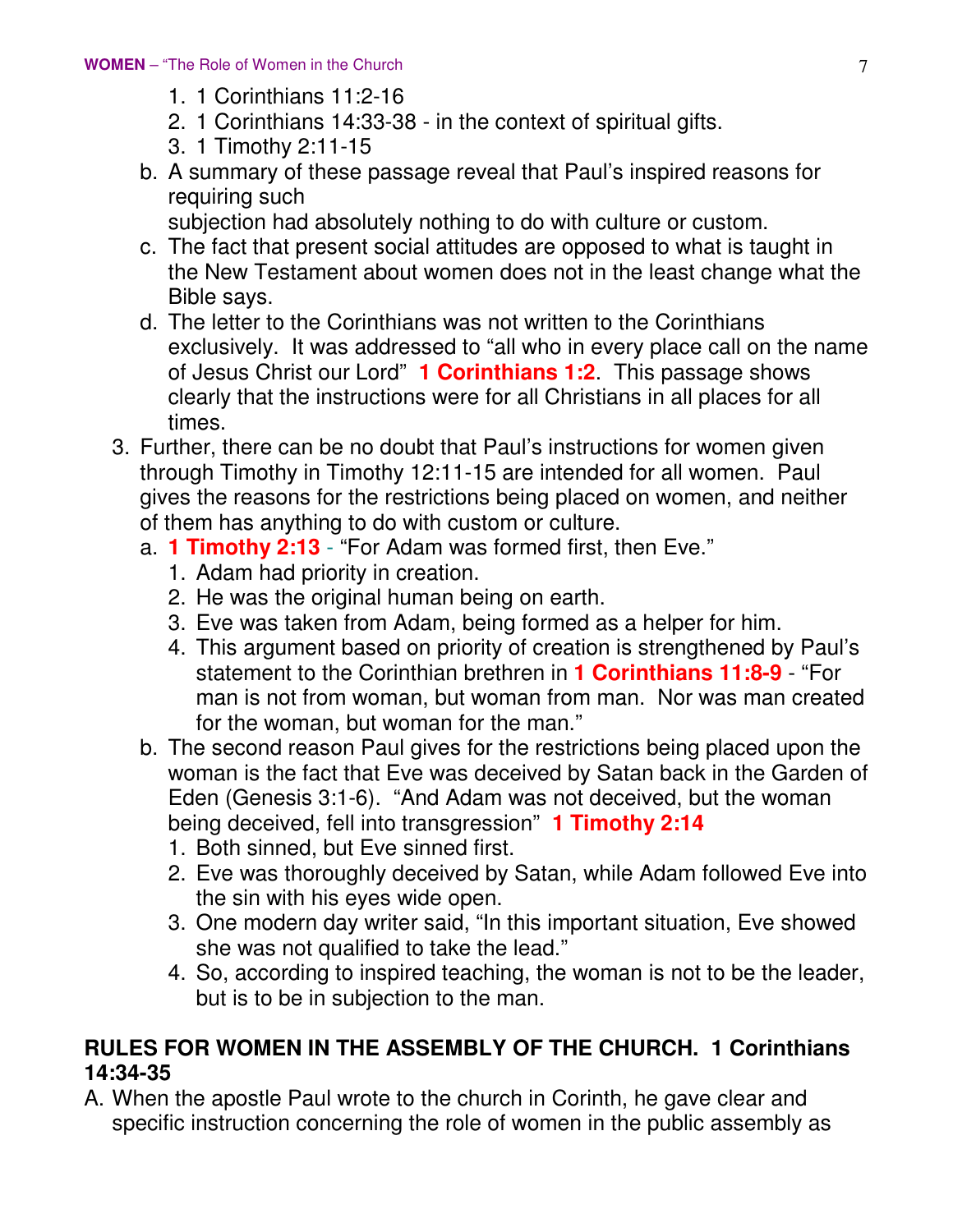recorded in **1 Corinthians 14:34-35** - "Let your women keep silent in the churches, for they are not permitted to speak; but they are to be submissive, as the law also says.

 And if they want to learn something, let them ask their own husbands at home; for it is shameful for women to speak in church."

- 1. Such phrases as "if the whole church comes together" (v. 23), "whenever you come together" (v. 26), "in the churches" (v. 24). and "in church" (v. 35), clearly show that the speaking limitation placed on women was intended to be in the church assembly when the brethren came together to worship
- 2. The role of women is positive . . . explicit . . . and universal. There is no ambiguity here.
- 4. Those who would advocate change in the role of women in the church today may make some plausible sounding arguments from a human standpoint, but the authority of the inspired apostle Paul remains positive: "Let you women keep silent in the churches, for they are not permitted to speak" **I Corinthians 14:34**.
- B. Abuses in the worship services.
	- 1. During the infancy of the church some Christians were given special spiritual gifts that enabled them to do things they could not otherwise do. Yes, these spiritual gifts were miraculous in nature.
		- a. While the Corinthian church had several of these gifts, there were restrictions governing their usage.
		- b. In 1 Corinthians chapters 12-13, Paul wrote to correct certain abuses that had crept into the worship services of the church at Corinth.
		- c. Part of those abuses in worship involved the misuse of spiritual gifts.
		- d. Besides speaking in languages that no one in the assembly knew, and more than one person speaking at the same time, some women were speaking out publicly in the worship. Paul wrote to identify and correct these abuses.
	- 2. While gifted men were allowed to speak in the public assembly in foreign languages (tongues), they could do so so long as their was an interpreter present to relate the message to the others and while other men were allowed to prophesy in the public assembly in an orderly fashion, women were restricted. If no interpreter was present, the man was to keep silent.

a. The women were to keep silent and take no part in this.

 b. That which constituted the business of the public teaching was reserved for male members only.

 3. It should be duly noted that the special spiritual gifts that were present in the church at Corinth are no longer with us today.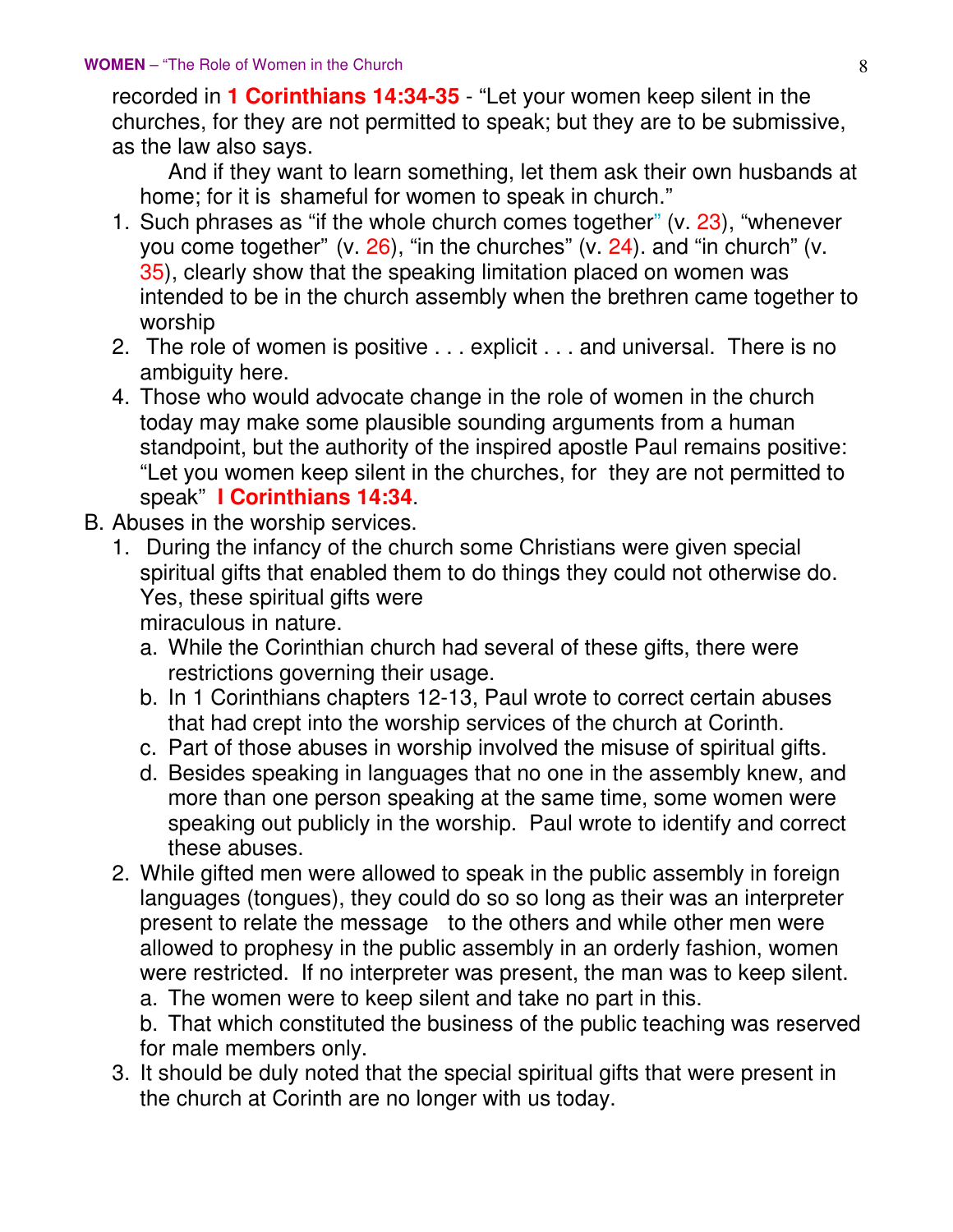- 4. However, the principle remains . . . the public teaching in the assembly is reserved for the male members of the church.
- C. What about women asking their husbands at home?
	- 1. **1 Corinthians 14:35** "And if they want to learn something, let them ask their own husbands at home; for it is shameful for women to speak in church."
	- 2. The Christian women at Corinth were not to interrupt the public worship. Rather, if they wanted to learn more on a particular subject or have their questions answered, they were to inquire of their husbands when they got home.
	- 3. Two questions: "But, what if a woman was not married?" Or, "What if she was a widow?"
		- a. It is likely that most of the women were married and did have husbands at home to answer their questions.
		- b. If they were not married or widowed, they surely had some man in the family or circle of friends to whom they could direct their questions and not disrupt the services. This could be an uncle, brother, friend, elder, preacher, etc.
- D. In **1 Corinthians 14:35**, Paul states one more reason for the women to remain silent in theworship assembly: "For it is shameful for women to speak in church."
	- 1. It would not be shameful for a woman to sing when all others are singing, or make the confession of Christ prior to her baptism, but it would be disgraceful for her to speak in teaching over a man.
	- 2. A proper understanding of 1 Corinthians 14:34-35 and 1 Timothy 2:11-12 will forever keep Christian women from occupying the pulpit if they intend to be faithful to the Lord.
- E. Friends, division on any matter that is right is wrong.
	- 1. Those who insist on "modernizing" the role of women in the church are causing needless division in the Lord's body.
	- a. One gets the impression that to some causing division is of less concern than allowing women to take leadership roles.
	- b. To encourage or condone such a practice knowing that it will divide the church cannot be justified.
	- c. The sin of division is looked upon by the Lord as a serious matter.
		- 1. **Romans 16:17**  "Now I urge you, brethren, note those who cause divisions and offenses, contrary to the doctrine which you learned, and avoid them."
		- 2. The Apostle Paul spoke against division in **1 Corinthians 1:10** "Now I plead with you, brethren, by the name of our Lord Jesus Christ, that you all speak the same thing, and that there be no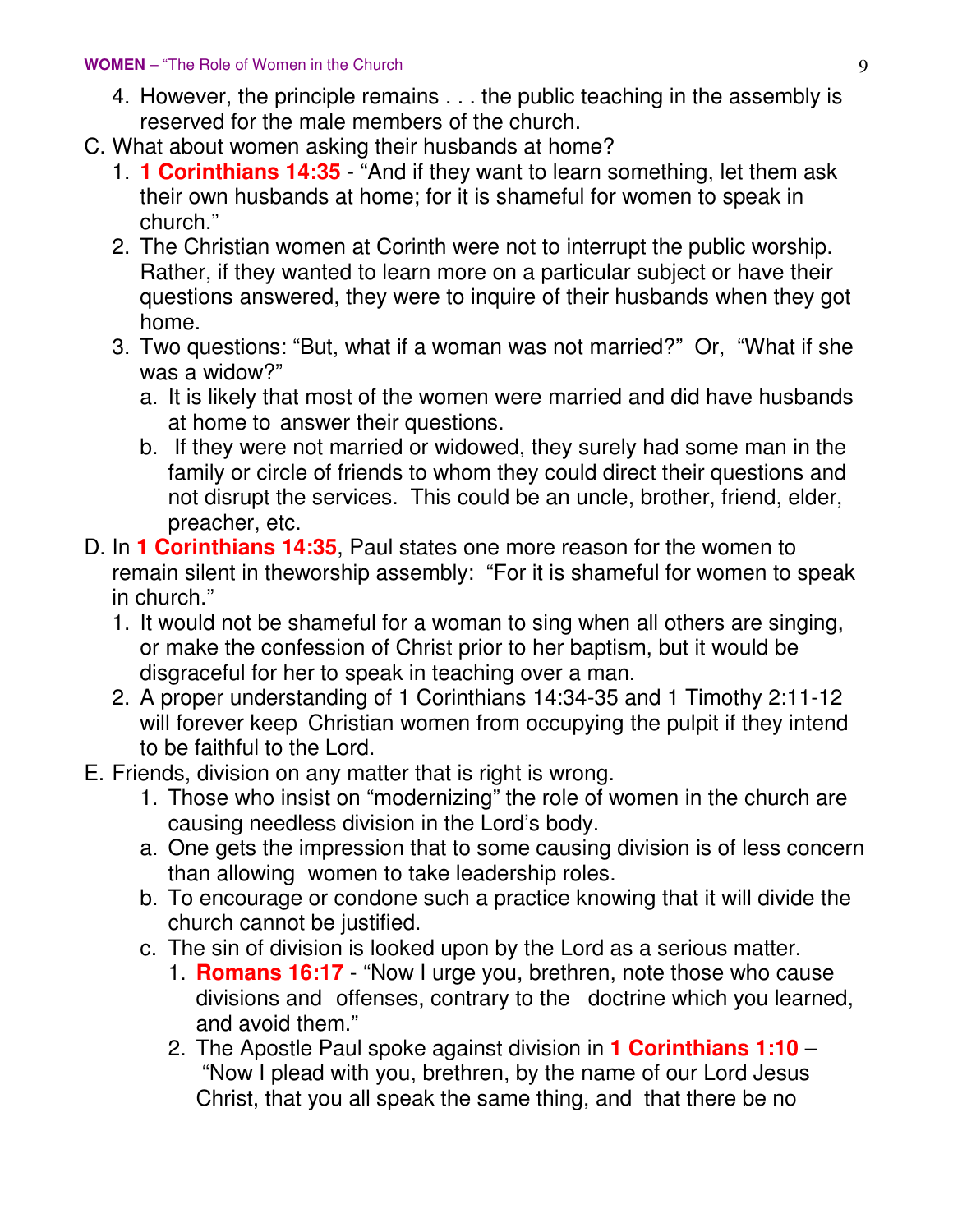divisions among you, but that you be perfectly joined together in the same mind and in the same judgment."

### **SEVEN ARGUMENTS USED TO JUSTIFY WOMEN PREACHERS?**

A. **ARGUMENT #1** - Since 1 Corinthians 11:5 speaks of women in the church at Corinth praying and prophesying, why shouldn't women be allowed to do the same thing?

Response:

#### **ANSWER:**

- 1. This passage must be viewed in harmony with clear and explicit restrictions that women were to remain silent in the church.
	- a. During the infancy of the church some women were given special spiritual gifts. Those gifts are not longer possessed by women . . . or men . . . today. **1 Corinthians 13:8-10** - "Love never fails. But whether there are prophecies, they will fail; whether there are tongues (Languages they had not studied), they will cease; whether there is knowledge (Direct revelations), it will vanish away.

For we know in part and we prophesy in part.

 But when that which is perfect has come, then that which is in part will be done away."

- b. So whatever the situation was at Corinth, it cannot be duplicated today. In fact, 1 Corinthians 11:5 does not fall in the midst of Paul's instructions regarding assembly abuses. These do not begin until 11:17.
- c. Therefore, this passage seems better fitted to apply to something other than the public assembly.
- 2. Since women were prohibited from being teachers of men, it is reasonable to conclude that the women in question used their gifts acceptably in private situations or in assemblies of women.
	- a, When men were present in the mixed assemblies, the women were obligated to "Keep silence in the church" **1 Corinthians 14:34**.
	- b. Remember that Paul said in **1 Corinthians 14:35** "It is shameful for a woman to speak in church."
	- c. While it is clear that women in the first century did prophesy, it is equally clear and certain that it did not subordinate men to the role of students.
- B. **ARGUMENT #2 Galatians 3:28** says that in Christ "There is neither male or female." Therefore, whatever a man can do can be done by a woman. **ANSWER:**
	- 1. Galatians 3:28 has to do with both men and women being saved in Christ.
	- 2. The fact that a woman enjoys the same salvation in Christ and the same relationship to God as her father or her husband, does not change the spiritual relationship to man that was established by God. .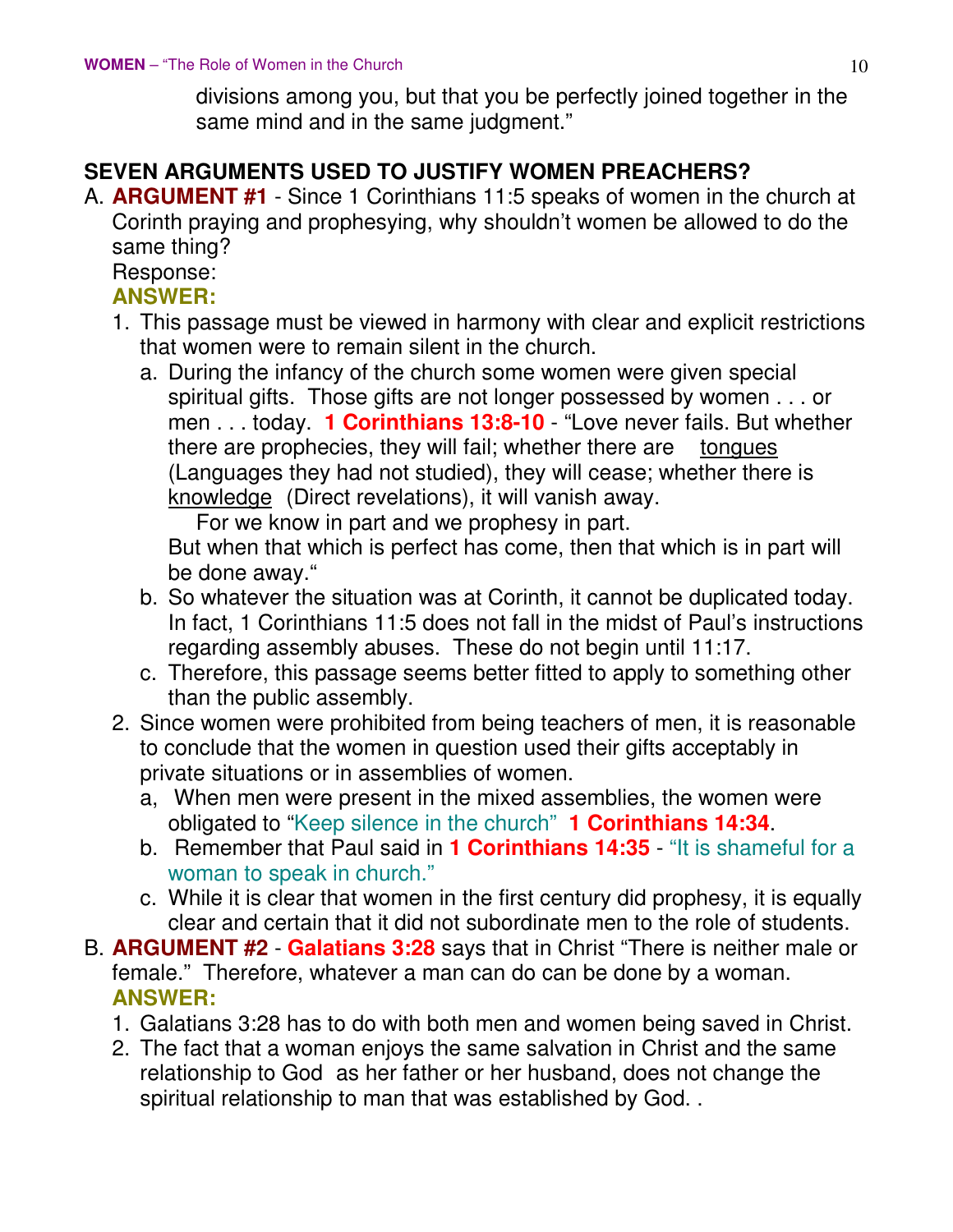- 3. In addition, it does not remove restrictions that were placed on women as recorded in the Scriptures.
- C. **ARGUMENT #3** in Acts 18:26 it states that Pricilla, a woman, participated wirh her husband in teaching Apollos. **ANSWER:**

 1. There can be no justification from this passage for women teaching or preaching in the public assembly of the church.

- 2. **Acts 18:26** tells us that Aquila and Pricilla "Took him aside and explained the way of the Lord more accurately."
	- a. Listening audience . . . this teaching was done in private.
	- b. It has no reference to public preaching or teaching of men by women.

 3. Most certainlya wife can join with her husband today and privately teach q man.

- D. **ARGUMENT #4 Romans 16:1** says: "I commend to you Phoebe our sister, who is a servant of the church in Cenchrea." Some translations have the word "deaconness" as a footnote or marginal note in reference to the word "servant." From this some have concluded that Phoebe held an office in the church and thus argue that women should be allowed to do so today. **ANSWER:**
	- 1. Friends, remember this: A deacon is always a servant . . . but every servant is not always a deacon.
	- 2. The word that is translated "servant" by almost all translations identified Phoebe not as an official, but as one who served the church as a servant.
		- a. In fact, the Greek word "diakonos," from which we get the word "deacon," simply means "servant."
		- b. If it is to be understood as meaning anything in an official sense it must be borne out of the context, as was done in Philippians 1:1 and 1 Timothy 3:8, 12. In these passages it obviously is used in the official sense, and is therefore translated "deacon."
		- c. Paul had simply been a helper of Paul and others. There is not the slightest evidence that was a church leader in the official sense.
	- 3. Untold numbers of Christian women today are working and helping in the Lord's work just as Phoebe did then.
		- a, Surely, no one would suggest that they must hold an office in order to function as faithful servants.
		- b. The office of deacon is reserved for men only. When Paul gave the qualifications for deacons, he forever excluded women by saying in **1 Timothy 3:12** - "Let deacons be the husband of one wife."
	- 4. Before leaving this point permit me to remind each of us that marginal notes, center reference notes, and footnotes that appear in our Bible were all put there by man and not by the writers themselves. Example: uninspired writer and reference a passage on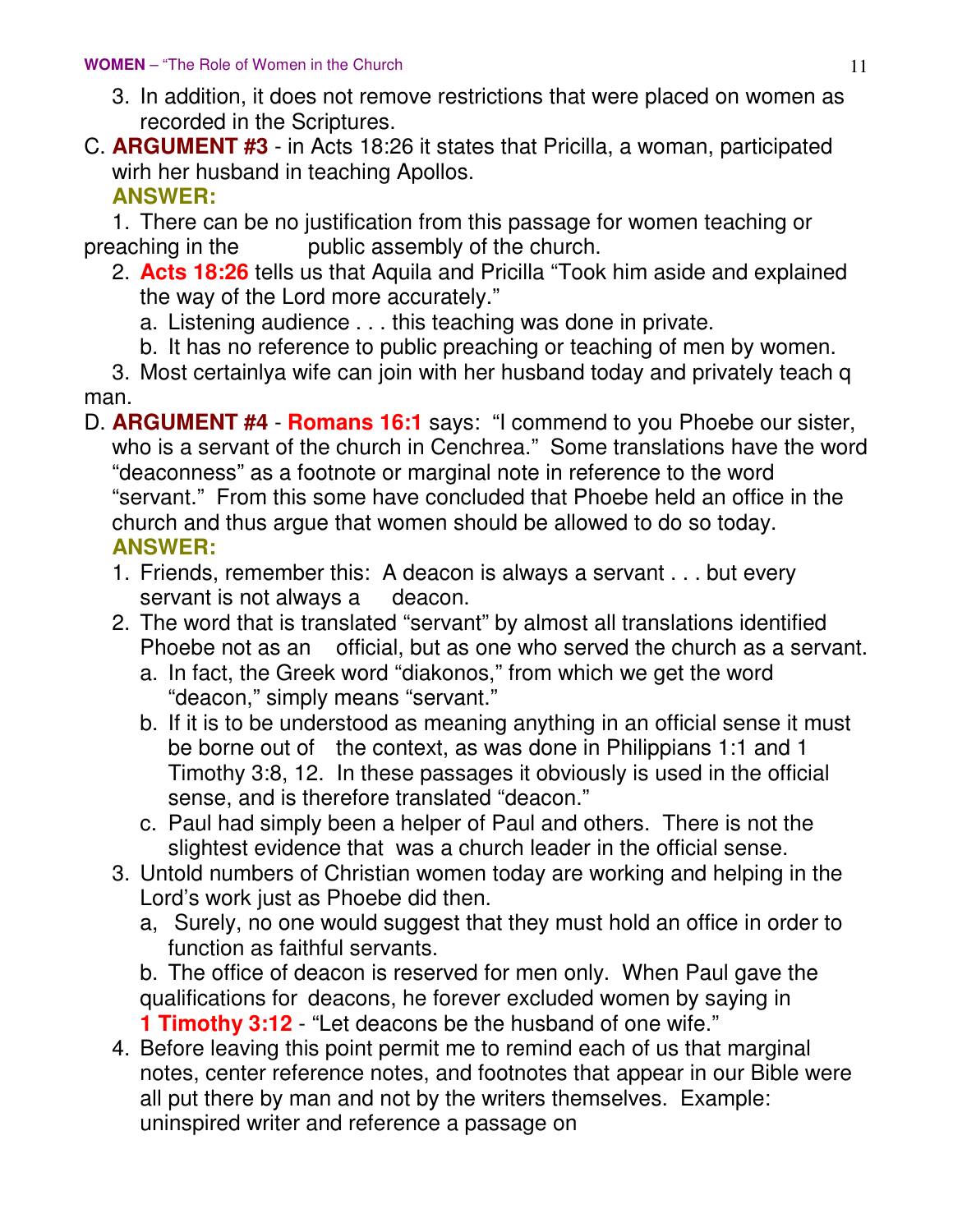salvation by inserting a reference to a passage dealing with only faith.

- E. **ARGUMENT #5** Romans 16:7 speaks of a woman named Junia as being an apostle. Therefore, women can be church leaders and preachers today. **ANSWER:** Does it? Look at **Romans 16:7** - "Greet Andronicus and Junia, My countrymen and my fellow prisoners, who are of note among the apostles, who also were in Christ before me"
	- 1. There is no way to prove that Junia was a woman
		- a. In the Greek rendering, the name is "Junian." The gender is not evident.
		- b. There is just as much reason to believe this person was a man as there is to believe this was a woman, and there is certainly no way to prove that this was a woman.
	- 2 The text does not say that Junia or Junian was an apostle, but rather was "of note among the apostles.
		- a. Be sure to read what IS there, but do not read into it what IS NOT there.
		- b. The meaning is that this person was:
			- 1. Well known among the apostles, even those who were apostles before Paul became an apostle.
			- 2. Was appreciated by the apostles rather than being an apostle.
	- 3. The word "apostle" comes from the Greek word "apostolos" which means "messenger" or "one sent."
		- a. There are times when the word is used simply to refer to a messenger and does not designate one in the official sense.
		- b. Two eamples:
			- 1. **John 13:16** "Most assuredly, I say to you, a servant is not greater than his master; is he who is sent greater than he who sent him." Everyone who was sent was a messenger bearing a message of the One who sent him, but he was not an apostle in the official sense of the office.
			- 2. **2 Corinthians 8:23** "If anyone inquires about Titus, he is my partner and fellow worker concerning you. Or if our brethren are inquired about, they are messengers of the churches, the glory of Christ."

c. In Romans 16:17 - the word "apostle" may simply refer to messenger.

F. **ARGUMENT #6** - **Philippians 4:2-3** says that Eu-o-dia and Syn-ty-che labored with Paul in the gospel. Let's read the passage: "I plead with Eu-odia and I plead with Syn-ty-che to agree with each other in the Lord.

 Yes, and I ask you, loyal yokefellow, help these women who have contended at my side in the cause of the gospel, along with Clement and the rest of my fellow workers, whose names are in the book of life." **ANSWER:**

 1. It is farfetched to suggest that because Eu-o-dia and Sny-ty-che helped Paul that they were preachers or even in positions of authority.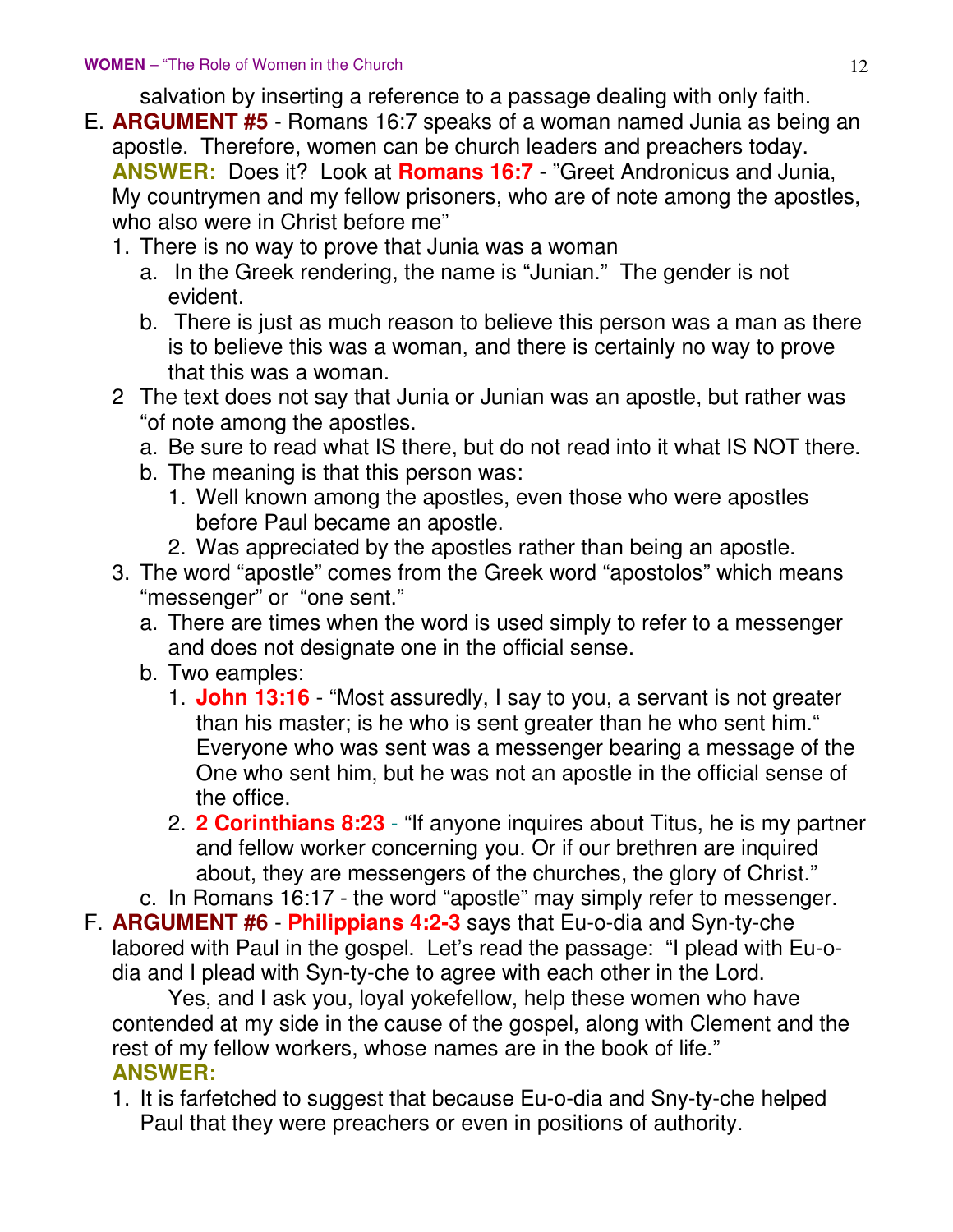- 2. Countless thousands have been of assistance to gospel preachers without themselves being public speakers.
- G. **ARGUMENT #7 -** Some Women in the Old Testament prophesied. Therefore, women can be public speakers today.  **ANSWER:**
	- 1. A major argument offered by some.
	- 2. While we will briefly examines these cases in the Old Testament, we must stand reminded that mankind no longer lives under the Old Law.
		- a. You and I never did because we are not physical Jews and we were born over nineteen centuries after the Old Law ended.
		- b. Friends, daily we must rightly divide the word of truth.
		- c. If you and I were living under the Old Law, we would still be burning incense and offering animal sacrifices.
		- d. The Old Law, in its entirety, was taken out of the way. **Colossians 2:14**
			- "Having canceled the written code, with its regulations, that was against us and that stood opposed to us; he took it away, nailing it to the cross."
	- 3. Cases of women prophets.

### a. **Miriam**

- 1. Yes, Miriam prophesied, but she did so with the women.
- 2. **Exodus 15:20**  "All the women went out after her . . ."

# b. **Hulda**

- 1. Yes, Hulda was a prophetess.
- 2. The only record we have of her prophesying was when men went to her privately as recored in 2 Kings 22:14-20. There is no evidence of public preaching here.

# c. **Anna**

- 1. Anna was a porphetess who stayed in the temple area according to Luke 2:26-38.
- 2. Very likely she stayed in the women's quarters separated from the men.
- 4. There is abosultely no suggestion that Anna publicly prophesied to mixed audiences of men and women.

# d. **Deborah**

- 1. Yes, Deborah was a prophetess and a judge in the hill country of Ephraim, but there is no indication that she publicly proclaimed God's Word to the multitudes.
- 2. **Judges 4:5** says, "And the children of Israel came up to her for judgment."
- 4. The arguments made for women preachers are weak. Even if it could be proved that woman were allowed to preach in the Old Testament, this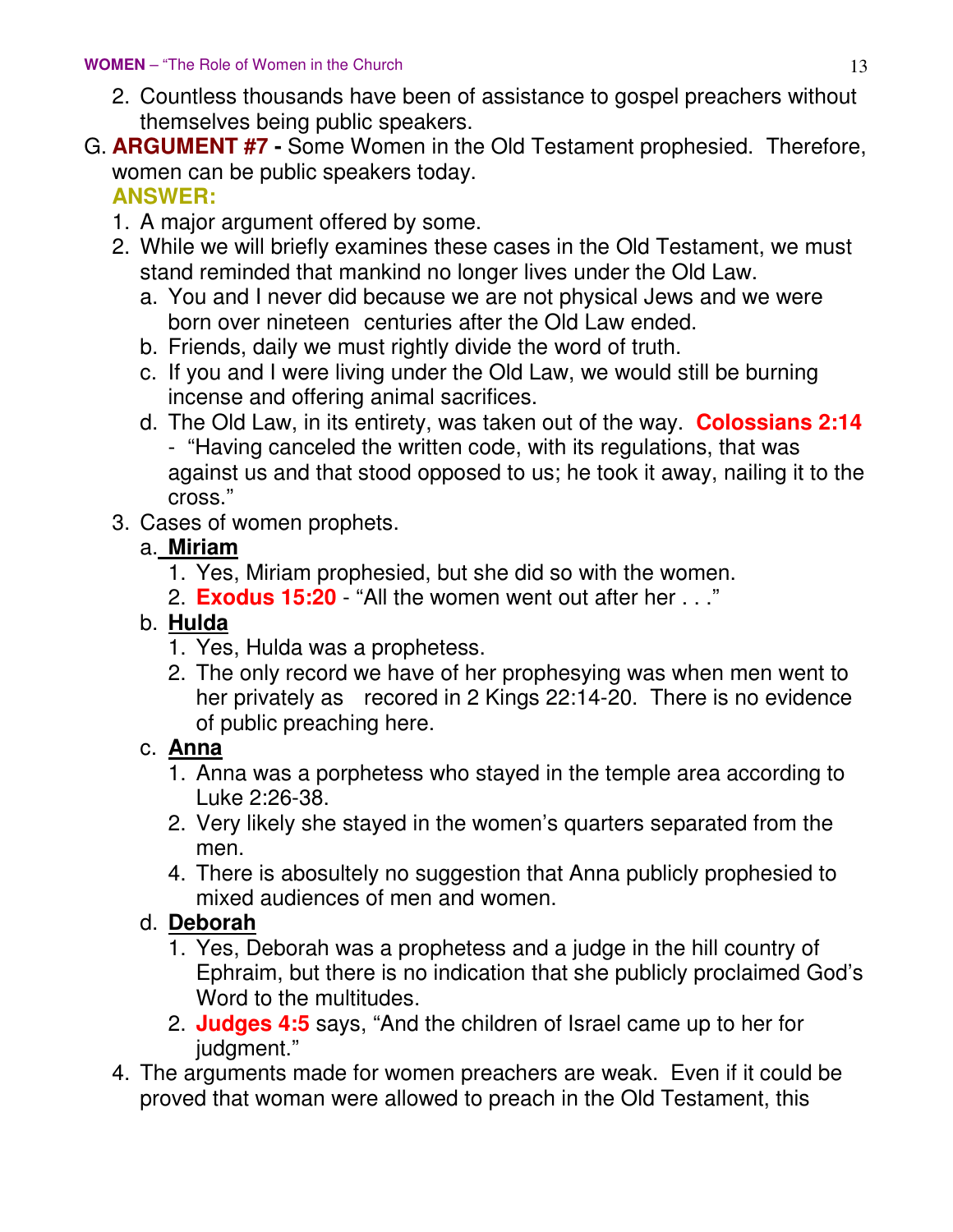would have no bearing on what women are allowed to do or not do under the New Testament.

#### **CONCLUSION:**

A. Friends, the New Testament passages pertaining to the women's role in the church exclude women from:

- 1. Preaching
- 2. Serving as an elder.
- 3. Serving as a deacon.
- 4. Leading singing in mixed assemblies of men and women.
- 5. Taking a leadership role in the worship services.
- 6. Teaching Bible classes where men are present. Note: when a 12-year-od boy obeys the gospel of our Lord, that makes him a Christian . . . not a man.
- B. Brethren, if we want to be true to God and His Word, we must heed the instructions of the New Testament, regardless of what pressures there are on us to be "politically correct."
	- 1. The church as always struggled to be IN the world but NOT OF the world.
	- 2. The mission of the church is to preach the gospel and transform the world.
	- 3. We must never allow the Lord's church to become conformed to the world.
	- 4. **Romans 12:2** "Do not conform any longer to the pattern of this world, but be transformed by the renewing of your mind. Then you will be able to test and approve what God's will is-his good, pleasing and perfect will."
- C. There is a great difference between a strong woman and a woman of strength.
- D. I believe we all want to be approved of God. Only by complete conformity to New Testament teaching and practice may we be assured of His approval.

A strong woman works out to keep her body in shape—

A woman of strength kneels in prayer to keep her soul in shape.

A strong woman isn't afraid of anything—

A woman of strength shows courage in the midst of fear.

A strong woman won't let anyone get the best of her—

A woman of strength gives of her best to everyone.

- A strong woman makes mistakes and avoids the same in the future— A woman of strength realizes life's mistakes can also be God's blessings and capitalizes on them.
- A strong woman walks sure footedly—
	- A woman of strength knows God will catch her when she falls.
- A strong woman wears the look of confidence on her face— A woman of strength wears grace.
- A woman of strength has faith that she is strong enough for the journey— A woman of strength has faith that it is in the journey that she will become strong.
- E. Sisters in Christ . . . be a woman of strength . . . be a faithful Christian